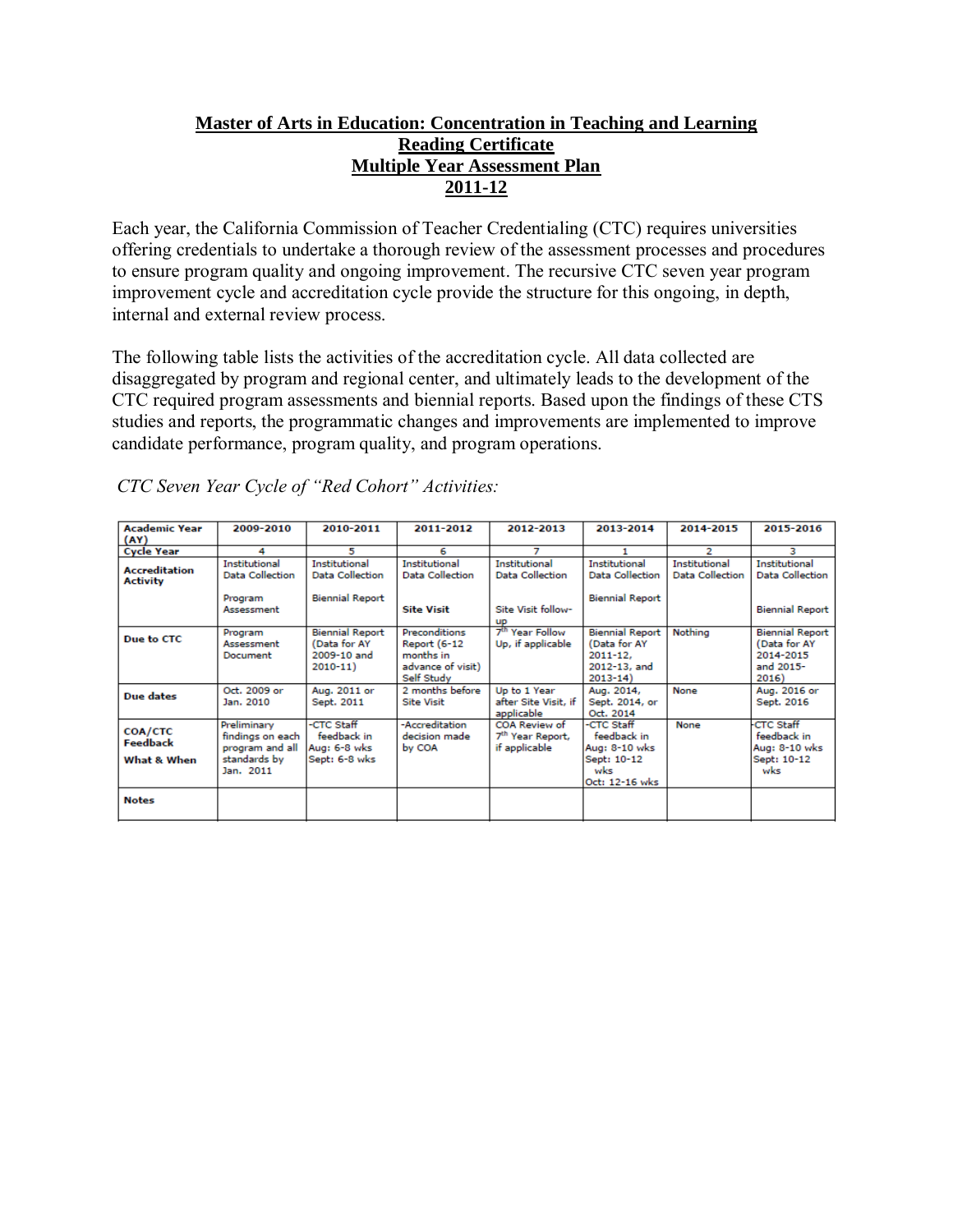## *CTC Accreditation Cycle*



## **Methods of Assessment and Criteria for Success**

Currently, assessment data is collected through internal and external sources. Focus groups representing staff, faculty, clinical supervisors, and advisory councils have worked together to discern a set of balanced assessment measures. All candidates are expected to be at the "proficient level of performance with a score of "3" or above in each rubric criteria. The assessments are listed below.

### *1. Coursework Assessments*

Using TaskStream as the primary data storage system, the program collects key assessments known as signature assignments to gauge candidates' progress throughout their course of study and ensure CTC program standards are met. Each signature assignment is evaluated using a supporting rubric. Annually, (end of each academic year), collected data is disaggregated by regional center and analyzed with results informing areas for program improvement. Rubrics are found within the data analysis.

- **Signature Assignment: In** GED 692, Standards Assessment and Instruction:  $\bullet$ Comprehending and Composing Written Language, candidates will present a culminating portfolio to include a strategy demonstration plan, literature logs, reflective logs and the sharing of reading strategies.
- **Signature Assignment:** In GED693, Research-based Intervention Models and Strategies,  $\bullet$ candidates will present a culminating portfolio t include diagnostic folders, thumbnail sketches of students, and an outline of a proposed intervention for research.
- **Signature Assignment: In GED** 694, Standards, Assessment, and Instruction: Word  $\bullet$ Analysis, Fluency, and Systematic Vocabulary Development, candidates will present a culminating portfolio to include reflection logs, two fluency assessments, and two fluency action plans.